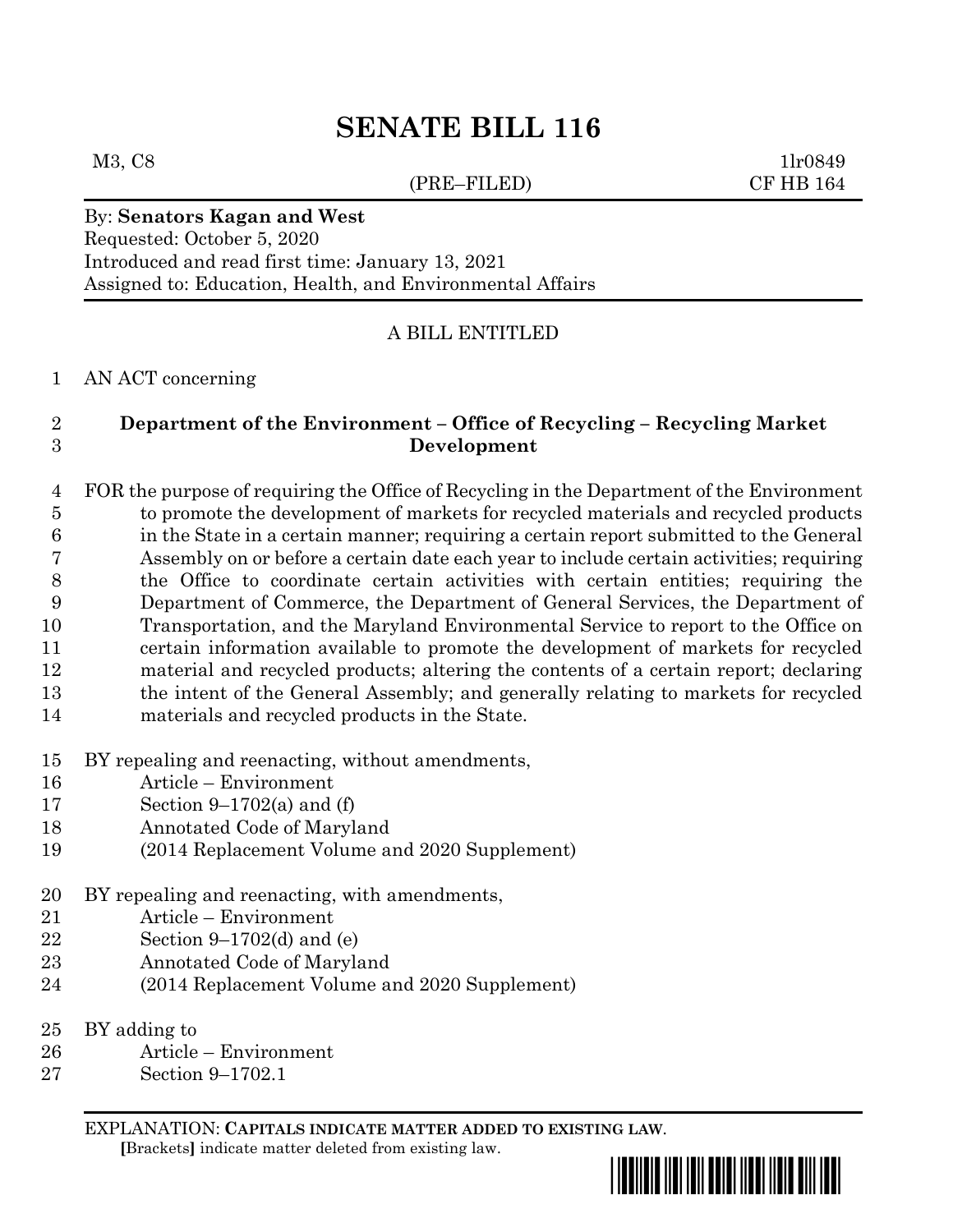|                               | $\overline{2}$         | <b>SENATE BILL 116</b>                                                                                                                                                                                                                                           |
|-------------------------------|------------------------|------------------------------------------------------------------------------------------------------------------------------------------------------------------------------------------------------------------------------------------------------------------|
| $\mathbf 1$<br>$\overline{2}$ |                        | Annotated Code of Maryland<br>(2014 Replacement Volume and 2020 Supplement)                                                                                                                                                                                      |
| 3<br>$\overline{4}$           |                        | SECTION 1. BE IT ENACTED BY THE GENERAL ASSEMBLY OF MARYLAND,<br>That the Laws of Maryland read as follows:                                                                                                                                                      |
| $\overline{5}$                |                        | <b>Article - Environment</b>                                                                                                                                                                                                                                     |
| 6                             | $9 - 1702.$            |                                                                                                                                                                                                                                                                  |
| 7                             | (a)                    | There is an Office of Recycling created within the Department.                                                                                                                                                                                                   |
| 8                             | (d)                    | The Office shall:                                                                                                                                                                                                                                                |
| 9<br>10<br>11                 | the local governments; | Assist the counties in developing an acceptable recycling plan required<br>(1)<br>under § 9–1703 of this subtitle and § 9–505 of this title, including technical assistance to                                                                                   |
| 12<br>13                      |                        | Coordinate the efforts of the State to facilitate the implementation of<br>(2)<br>the recycling goals at the county level;                                                                                                                                       |
| 14<br>15<br>16                | recycling plan; [and]  | Review all recycling plans submitted as part of a county plan as<br>(3)<br>required under $\S 9-505$ of this title and advise the Secretary on the adequacy of the                                                                                               |
| 17<br>18                      | of this subtitle; AND  | Administer the Statewide Electronics Recycling Program under Part IV<br>(4)                                                                                                                                                                                      |
| 19<br>20<br>21                |                        | (5)<br>PROMOTE THE DEVELOPMENT OF MARKETS FOR RECYCLED<br>MATERIALS AND RECYCLED PRODUCTS IN THE STATE IN ACCORDANCE WITH §<br>9-1702.1 OF THIS SUBTITLE.                                                                                                        |
| 22<br>$23\,$<br>24            | (e)                    | Beginning on January 1, 1990, and biannually thereafter, the Office shall, in<br>coordination with the Maryland Environmental Service, study and report to the Governor<br>and, subject to $\S 2-1257$ of the State Government Article, the General Assembly on: |
| 25<br>$26\,$                  | recycling materials;   | The availability of local, national, and international markets for<br>(1)                                                                                                                                                                                        |
| $27\,$<br>28<br>29            | new recycling centers; | The identification and location of recycling centers, including an<br>(2)<br>analysis of existing recycling centers and the need to expand these facilities or construct                                                                                         |
| 30<br>31                      |                        | [3] (2)<br>Programs necessary to educate the public on the need to<br>participate in recycling efforts;                                                                                                                                                          |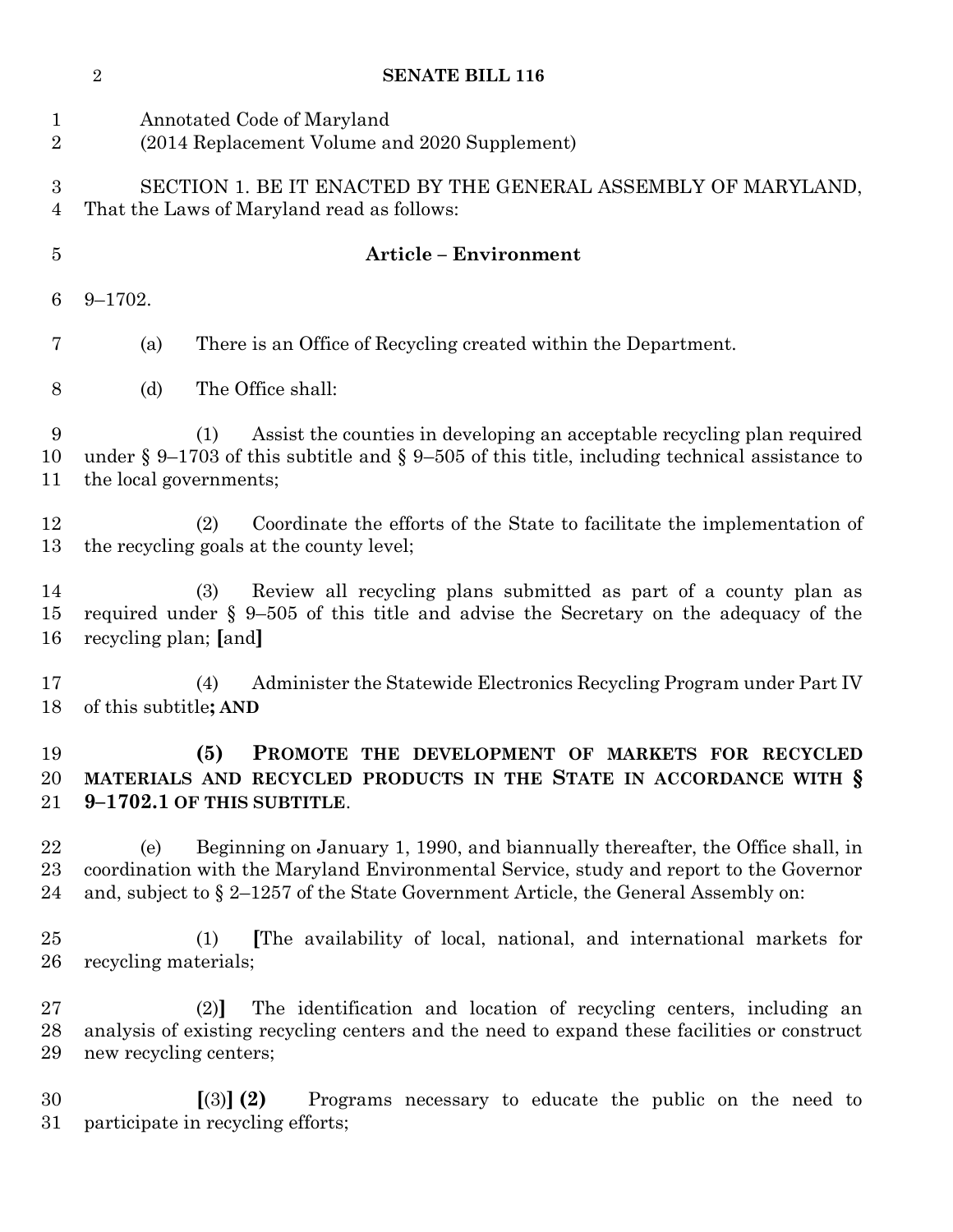#### **SENATE BILL 116** 3

 **[**(4)**] (3)** The economics and financing of existing and proposed systems of waste disposal and recycling;

 **[**(5)**] (4)** State procurement policies for the purchase of recycled materials;

 **[**(6)**] (5)** Programs necessary to reduce the amount of solid waste generated for disposal by a State agency or unit;

 **[**(7)**] (6)** The liaison role with local governments, the federal government, and the private sector;

 **[**(8)**] (7)** The percentage reduction in the amount of solid waste that has been achieved by each county; and

 **[**(9)**] (8)** Economically feasible methods for the recycling of scrap automobile tires, batteries, and white goods.

 (f) (1) By December 1, 1988, the Office shall, in coordination with the Maryland Environmental Service and the Governor's Task Force on Solid Waste, make recommendations to the General Assembly for the financing of a comprehensive system of recycling at the State and local level, including funding for recycling centers, recycling equipment, recycling education, and marketing strategies.

 (2) After the financing recommendations are made under paragraph (1) of this subsection, each county may submit to the Office and the Governor a detailed request for funds necessary to assist in the development and implementation of a recycling plan under guidelines developed by the Office.

**9–1702.1.**

 **(A) IN ACCORDANCE WITH SUBSECTION (C) OF THIS SECTION AND TO CARRY OUT THE REQUIREMENTS OF § 9–1702(D)(5) OF THIS SUBTITLE, THE OFFICE SHALL:**

 **(1) (I) EVALUATE THE AVAILABILITY OF LOCAL, NATIONAL, AND INTERNATIONAL MARKETS FOR RECYCLED MATERIALS AND RECYCLED PRODUCTS;**

 **(II) MAKE RECOMMENDATIONS TO IMPROVE MARKETS FOR RECYCLED MATERIALS AND RECYCLED PRODUCTS IN THE STATE, INCLUDING MEASURES FOR REDUCING CONTAMINATION OF RECYCLABLE MATERIALS;**

 **(III) IDENTIFY THE RECYCLABLE MATERIALS REPRESENTING THE LARGEST PORTION OF THE RECYCLING WASTE STREAM; AND**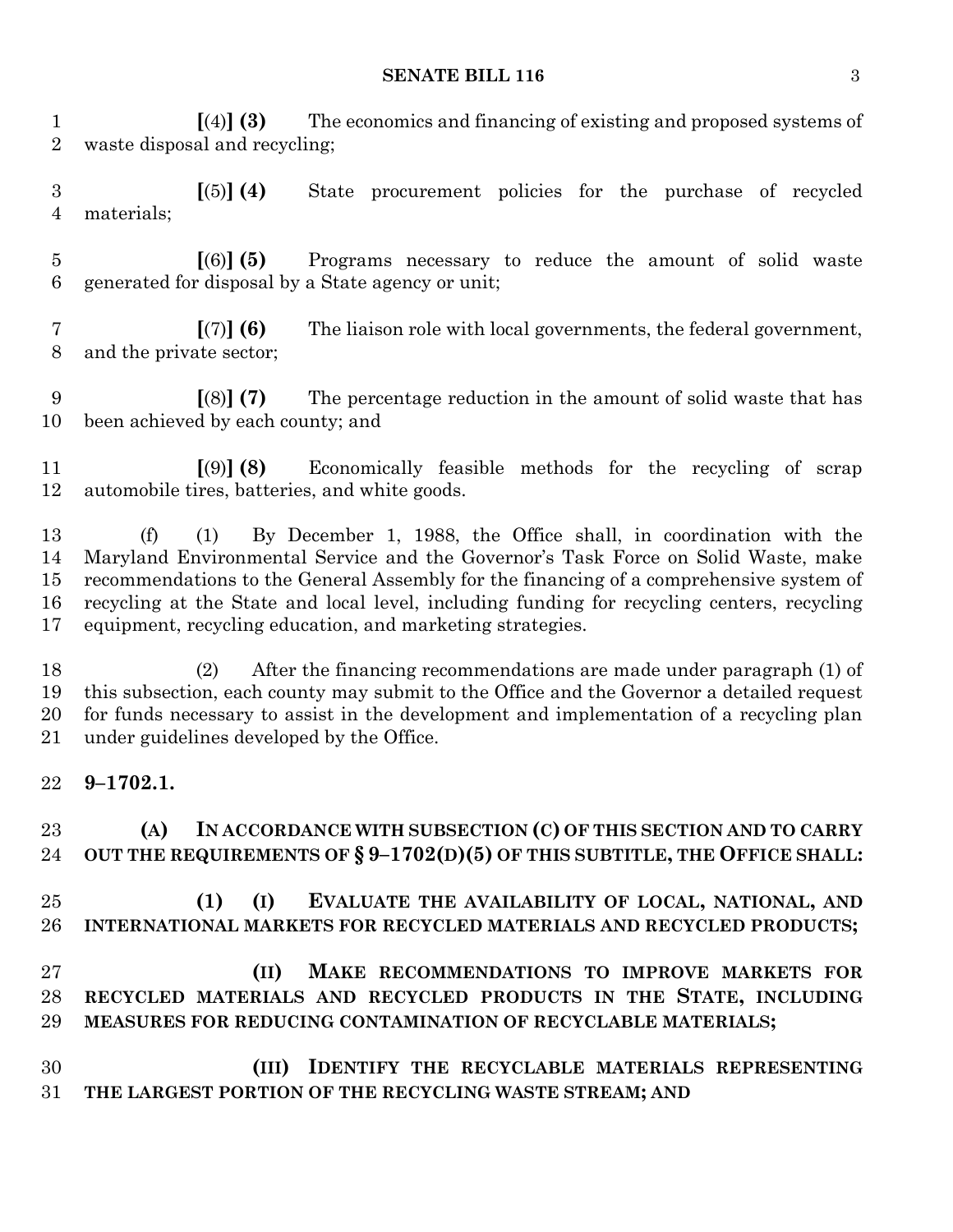|                | <b>SENATE BILL 116</b><br>$\overline{4}$                                                                                                                                |  |
|----------------|-------------------------------------------------------------------------------------------------------------------------------------------------------------------------|--|
| $\mathbf{1}$   | (IV)<br>1. <b>IDENTIFY THE RECYCLABLE MATERIALS THAT ARE IN</b>                                                                                                         |  |
| $\overline{2}$ | NEED OF RECYCLING ASSISTANCE; AND                                                                                                                                       |  |
| 3              | 2.<br>IDENTIFY THE METHODS FOR COLLECTING AND                                                                                                                           |  |
| $\overline{4}$ | PROCESSING, AND MARKETING OPPORTUNITIES FOR, RECYCLABLE MATERIALS                                                                                                       |  |
| 5              | THAT ARE IN NEED OF RECYCLING ASSISTANCE;                                                                                                                               |  |
| 6              | IDENTIFY BUSINESSES IN THE STATE THAT USE RECYCLED<br>(2)                                                                                                               |  |
| 7              | MATERIALS, INCLUDING BUSINESSES THAT REUSE, REPAIR, AND REMANUFACTURE                                                                                                   |  |
| 8              | RECYCLED MATERIALS;                                                                                                                                                     |  |
| 9              | <b>IDENTIFY OPPORTUNITIES FOR BUSINESSES IN THE STATE TO</b><br>(3)                                                                                                     |  |
| 10             | INCREASE THEIR USE OF RECYCLED MATERIALS;                                                                                                                               |  |
|                |                                                                                                                                                                         |  |
| 11             | PROVIDE RESOURCES TO BUSINESSES TO MATCH SOURCES OF<br>(4)                                                                                                              |  |
| 12             | RECYCLED MATERIALS WITH POTENTIAL USERS;                                                                                                                                |  |
| 13             | EXAMINE BUSINESSES THAT HAVE CLOSED IN THE STATE FOR<br>(5)                                                                                                             |  |
| 14             | THE POTENTIAL FOR REOPENING TO USE RECYCLED MATERIALS;                                                                                                                  |  |
|                |                                                                                                                                                                         |  |
| 15<br>16       | (6)<br><b>EXAMINE</b><br><b>OPPORTUNITIES</b><br><b>THE</b><br><b>FOR</b><br><b>CO-LOCATION</b><br>OF<br>BUSINESSES THAT USE, REUSE, REPAIR, AND REMANUFACTURE RECYCLED |  |
| 17             | <b>MATERIALS;</b>                                                                                                                                                       |  |
|                |                                                                                                                                                                         |  |
| 18             | (I)<br>EXAMINE EXISTING FUNDING<br>(7)<br><b>MECHANISMS</b><br><b>FOR</b>                                                                                               |  |
| 19             | RECYCLING MARKET DEVELOPMENT; AND                                                                                                                                       |  |
| 20             | (II)<br><b>DETERMINE</b> WHETHER<br><b>ADDITIONAL</b><br><b>FUNDING</b>                                                                                                 |  |
| $21\,$         | MECHANISMS ARE NECESSARY TO EXPAND RECYCLING MARKETS IN THE STATE;                                                                                                      |  |
|                |                                                                                                                                                                         |  |
| 22             | ESTABLISH AND PROMOTE THE "MARYLAND IS OPEN FOR<br>(8)                                                                                                                  |  |
| $23\,$         | RECYCLING BUSINESS" CAMPAIGN TO ATTRACT NEW BUSINESSES TO THE STATE;                                                                                                    |  |
| 24             | <b>AND</b>                                                                                                                                                              |  |
| 25             | (9)<br>PROVIDE ADVISORY AND TECHNICAL SERVICES TO SUPPORT THE                                                                                                           |  |
| 26             | DEVELOPMENT OF MARKETS FOR RECYCLED MATERIALS AND RECYCLED PRODUCTS                                                                                                     |  |
| $27\,$         | IN THE STATE.                                                                                                                                                           |  |
| 28             | ON OR BEFORE SEPTEMBER 1, 2022, AND EACH SEPTEMBER 1<br>(B)                                                                                                             |  |
| 29             | THEREAFTER, THE ANNUAL MARYLAND SOLID WASTE MANAGEMENT AND                                                                                                              |  |

 **DIVERSION REPORT REQUIRED UNDER § 9–204(N) OF THIS TITLE SHALL INCLUDE THE ACTIVITIES CONDUCTED UNDER THIS SECTION.**

**MATERIALS;**